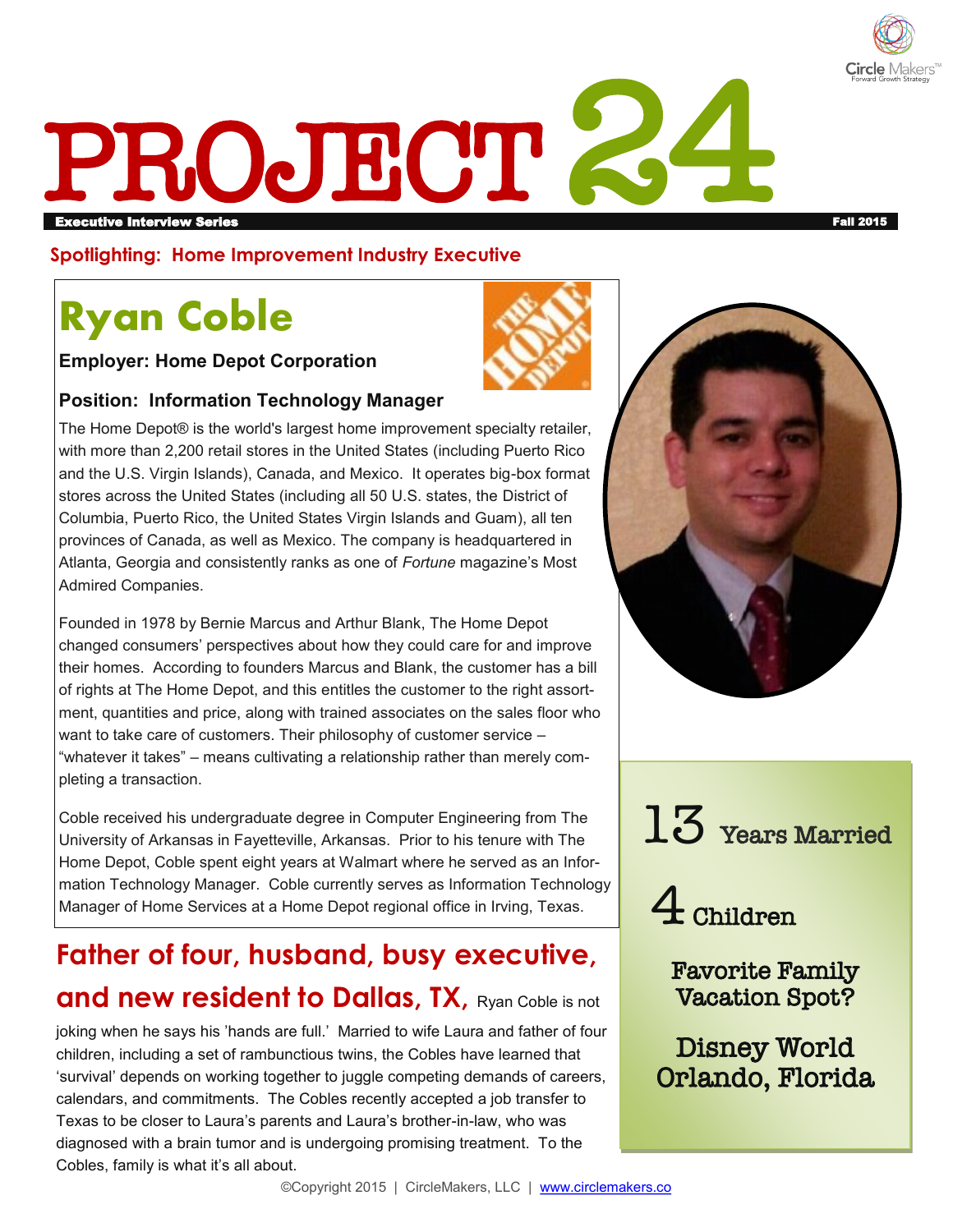"It is our job as parents to prepare our children for the road, not to prepare the road for our children."



**Coble with wife Laura, sons Taylor and Preston, daughters Emma Grace and Addison**

#### **Q: What are the biggest challenges you face in balancing demands at the office and home?**

A: As a father of four growing children, all under the age of 12, Coble has learned that half of the parenting game is a mental one. "My biggest challenge is realizing that I can't do it all — I can't be everything to everyone. Once I understand and accept that concept, I am able to prioritize who or what is the most important at the moment and tackle that first."

#### **Q: With so many different demands for your time in both your personal and professional life, how do you prioritize everything? Are there tips, techniques or habits you've developed to manage how you spend your time?**

A: Coble has made it a daily — if not hourly —- practice of focusing on what truly matters at the moment. "One of the most effective ways I deal with the competing priorities in my life is to stop and ask myself, 'What is the most important thing I can be doing right now? Not the easiest, not the most exciting, not the noisiest, but the most important.' This helps me choose the task that will generate the most impact for those around me. This often means I must put the email down and instead choose to invest in a vulnerable moment in my children's lives. But sometimes it also means making a choice to focus on work to ensure the family is fed or we have disposable income to finance the next adventure."

#### **Q: How would you define your mission as a parent?**

A: "I'll borrow this one from Chuck Swindoll because he says it so much better than I can: 'It is our job as parents to prepare our children for the road, not to prepare the road for our children.' "

"My biggest challenge is realizing I can't do it all  $-1$ can't be everything to everyone."

- Ryan Coble